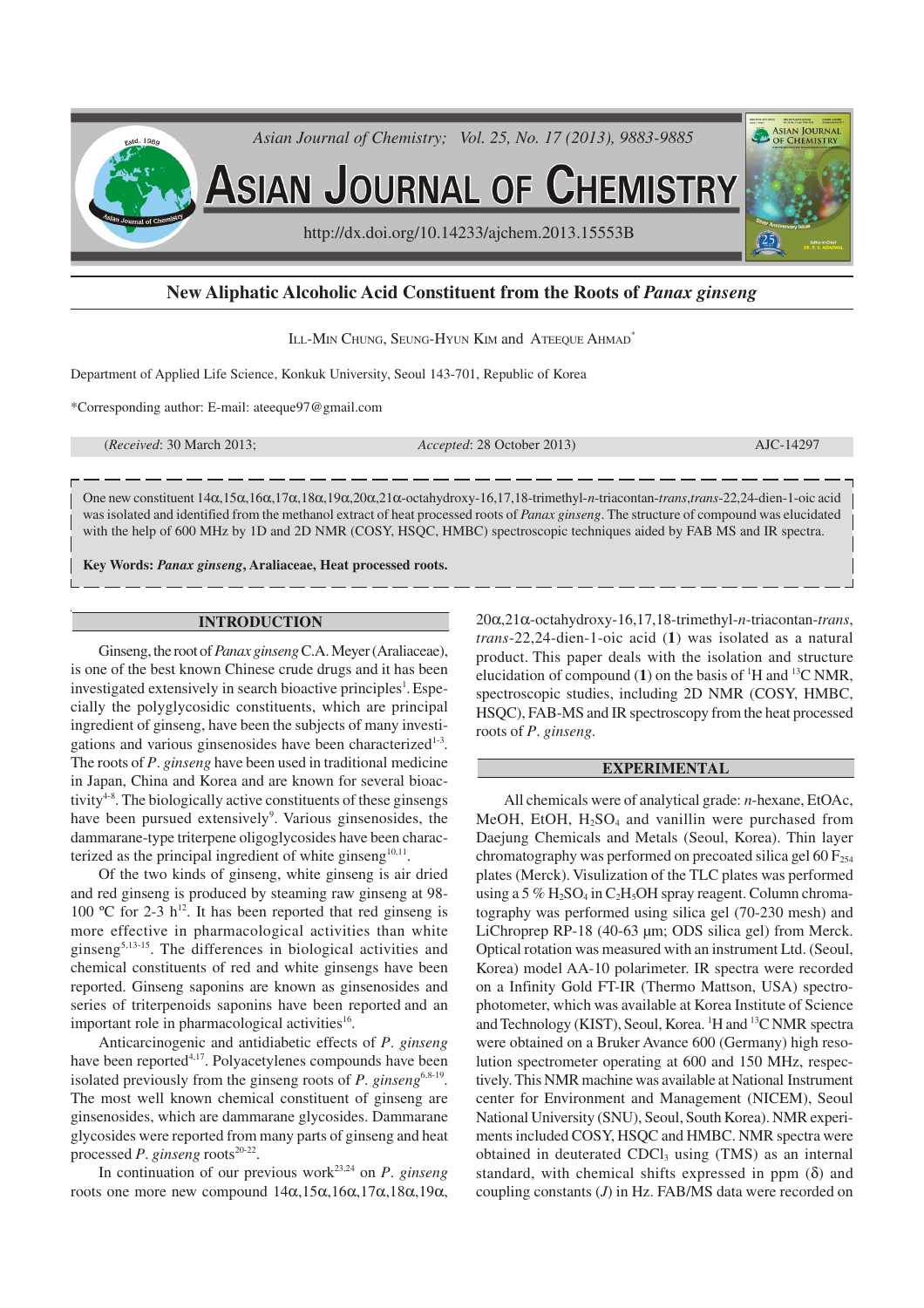a JMS-700 (Jeol, Japan) spectrometer instrument which was available at Korea Basic Science Institute, Seoul Korea.

Fresh ginseng (*P*. *ginseng*) was cultivated of ground dried roots ginseng (6 years old) in Ganghwado, South Korea. A voucher specimen (No. PG-R-11) has been deposited at the Department of Applied Life Science, Konkuk University. Korean Red ginseng was prepared by using non-peeled fresh ginseng, which was steamed at 98 ºC for 2 h using an autoclave. The steamed ginseng after drying and powdered (297.8 g) was prepared for extraction.

**Extraction of Korean red ginseng powder***:* The Korean red ginseng powder (297.8 g) were immersed in methanol (3  $\times$ 1 L) for 3 days at room temperature and then the supernatant was concentrated under vacuum to yield (30.1 g) of the extract, which was suspended in water and extracted with hexane, ethyl acetate and *n*-butanol successively to produce 5 g, 8.9 g and 14.2 g extract, respectively.

**Separation and isolation:** The ethyl acetate extract was separated on a silica gel column (70-230 mesh, 500 g, 4.5  $\times$ 95 cm) and was eluted with a gradient of *n*-hexane-CHCl<sub>3</sub> to yield 30 fractions (each of 250 mL): fractions 1-4 with *n*-hexane, fractions 5-6 with *n*-hexane-chloroform (7.5:2.5), fractions 7-8 with *n*-hexane-chloroform (1:1), fractions 9-10 with *n*hexane-chloroform (2.5:7.5), fractions 11-12 with chloroform, fractions 13-14 with chloroform-methanol (99:1), fractions 15-18 with chloroform-methanol (98:2), fractions 19-22 with chloroform-methanol (97:3), fractions 23-26 with chloroformmethanol (96:4), fractions 27-30 with chloroform-methanol (95:0.5). Fraction 13-14 (0.6 g) was re-chromatographed over LiChroprep RP-18 (ODS silica gel; 40-63 µm: 50 g; each fraction 50 mL). The elution was sequentially performed with methanol and water to yield five fractions. Fractions 1 with water-methanol (1:1), fractions 2 with water-methanol (2:8), fractions 3 with water-methanol (1:9), fractions 4 and 5 with methanol. Fraction 5 (0.2 g,) after rechromatography over silica gel with chloroform and methanol to yield one new compound **1** (54 mg).

**14**α**,15**α**,16**α**,17**α**,18**α**,19**α**,20**α**,21**α**-octahydroxy-16,17,18-trimethyl-***n***-triacontan-***trans***,***trans***-22,24-dien-1 oic acid:** Dark yellow semi-solid; R<sub>f</sub> 0.38 (CHCl<sub>3</sub>:MeOH; 9:1);  $[\alpha]_{\text{D}}^{22}$ -22.1° (c, 0.2, MeOH); IR (KBr, v<sub>max</sub>, cm<sup>-1</sup>): 3260, 2925, 2845, 1698, 1635, 1460, 1265, 1081, 915, 720; <sup>1</sup>H NMR (CDCl3; 600 MHz): δ 5.92 (1H, m, w1/2 = 14.2, H-22), 5.58 (1H, dd, *J* = 16.8, 9.6 Hz, H-23), 5.25 (1H, dd, *J* = 16.8, 9.6 Hz, H-24), 4.93 (1H, m,  $w_{1/2} = 15.2$  Hz, H-25), 4.36 (1H, br m,  $w_{1/2} = 14.1$  Hz, H-21 $\beta$ ), 4.16 (1H, br m,  $w_{1/2} = 15.2$  Hz, H-20β), 3.67 (1H, d, *J* = 17.8 Hz, H-19β), 3.64 (1H, d, *J* = 16.8 Hz, H-15 $\beta$ ), 3.60 (1H, br m, w<sub>1/2</sub> = 16.5 Hz, H-14  $\beta$ ), 2.58  $(2H, br s, H<sub>2</sub>-2), 2.34 (2H, m, H<sub>2</sub>-26), 2.04 (2H, m, H<sub>2</sub>-13),$ 1.63 (2H, m, CH2), 1.49 (4H, br s, 2 x CH2), 1.29 (24 H, br s,  $12 \times CH_2$ ), 1.25 (3H, br s, Me-35), 1.23 (3H, br s, Me-34), 1.21 (3H, br s, Me-33), 0.88 (3H, t, *J* = 6.5 Hz, Me-32); <sup>13</sup>C NMR (CDCl3; 150 MHz); 177.20 (C-1), 138.94 (C-23), 136.10 (C-24), 116.94 (C-22), 114.28 (C-25), 78.25 (C-18), 74.88 (C-17), 73.07 (C-21), 72.15 (C-20), 70.76 (C-19), 68.87 (C-15), 63.20 (C-14), 34.01 (C-2), 33.77 (C-24), 33.65 (CH2), 33.43 (CH2), 31.77 (CH2), 30.61 (CH2), 30.01 (CH2), 29.64 (CH<sub>2</sub>), 29.53 (2 x CH<sub>2</sub>), 29.39 (CH<sub>2</sub>), 29.19 (2 x CH<sub>2</sub>) 29.01 (CH<sub>2</sub>), 28.87 (CH<sub>2</sub>), 28.76 (CH<sub>2</sub>), 28.54 (CH<sub>2</sub>), 28.25 (CH<sub>2</sub>),

25.57 (C-33), 24.83 (C-34), 22.62 (CH2), 22.60 (CH2), 14.05  $(C-32)$ ; FAB MS  $m/z$  (rel. int.): 647 [M + H]<sup>+</sup>  $(C_{35}H_{67}O_{10})$  (7.8), 405 (9.2), 373 (12.8), 329 (14.1), 273 (33.6), 241 (35.7), 211 (33.2).

#### **RESULTS AND DISCUSSION**

Compound **1** (Fig. 1) was obtained as dark yellow semisolid mass and its IR spectrum of **1** showed characteristic absorption bands for carboxylic group  $(3260, 1698 \text{ cm}^{-1}),$ unsaturation (1635 cm<sup>-1</sup>) and aliphatic chain (720 cm<sup>-1</sup>). The FAB mass of **1** showed a molecular ion peak at *m/z* 647 [M + H]<sup>+</sup> consistent to the molecular formula of a resinous acid  $C_{35}H_{66}O_{10}$ . The ion fragments arising at  $m/z$  211 [C<sub>19</sub>-C<sub>20</sub> fission]<sup>+</sup>, 241 [C<sub>18</sub>-C<sub>19</sub> fission]<sup>+</sup>, 405 [M-241]<sup>+</sup> indicated the presence of the hydroxyl group at C-19, C-20 and C-21 with unsaturated aliphatic chain. The ion peak generating at *m/z* 273  $[C_{15}$ -C<sub>16</sub> fission, CHOH- CHOH  $(CH<sub>2</sub>)<sub>12</sub>$ COOH]<sup>+</sup> the location of the hydroxyl groups at C-14 and C-15 (Fig. 2).







Fig. 2. Fragmentation patterns of compound **1**

The <sup>1</sup>H NMR spectrum of **1** exhibited three one-proton signals as multiplets at  $\delta$  5.92 (W<sub>1/2</sub> = 14.7 Hz) and as double doublets at δ 5.58 (*J* = 16.8, 9.6 Hz), 5.25 (*J* = 16.8, 9.6 Hz) and 4.93 ( $W_{1/2}$  = 15.2 Hz) assigned to *trans*-oriented H-22, H-23, H-24 and H-25, respectively. Five one proton signals as broad multiplets at  $\delta$  4.36 (W<sub>1/2</sub> = 14.1 Hz), 4.16 (W<sub>1/2</sub> = 15.2 Hz) and 3.60 (W<sub>1/2</sub> = 16.5 Hz) and as doublets as δ 3.67 (*J*  $=17.8$  Hz) and 3.64 ( $J = 16.8$  Hz), were attributed correspondingly to β-oriented carbinol H-21, H-20, H-14, H-19 and H-15 protons. The methylene protons resonated between  $\delta$  2.58-1.29. Three broad singlets at  $\delta$  1.25, 1.23 and 1.21 and triplets at  $\delta$  0.88 ( $J = 6.5$  Hz), all integrating for three protons each were associated with tertiary C-35, C-34, C-33 and primary C-32 methyl protons, respectively, all attached to saturated carbons. The <sup>13</sup>C NMR spectrum of **1** displayed signals for carboxylic carbons at δ 177.20 (C-1), vinylic carbons between δ 138.94-114.28; carbinol carbons from δ 78.25 to 63.20, methylene carbons in the range of δ 34.01-28.25 and at δ 22.62 and methyl carbons at δ 22.57 (Me-33), 24.83 (Me-34), 22.62 (Me-35) and 14.05 (Me-32), The <sup>1</sup>H-<sup>1</sup>H COSY spectrum of **1** showed correlations of H-25 with  $H_2$ -26, H-24 and H-23; H-21 with H-22, H-20 and H-19; H-19 with H-20 and Me-25; and H-15 with H-14 and Me-23. The HMBC spectrum exhibited